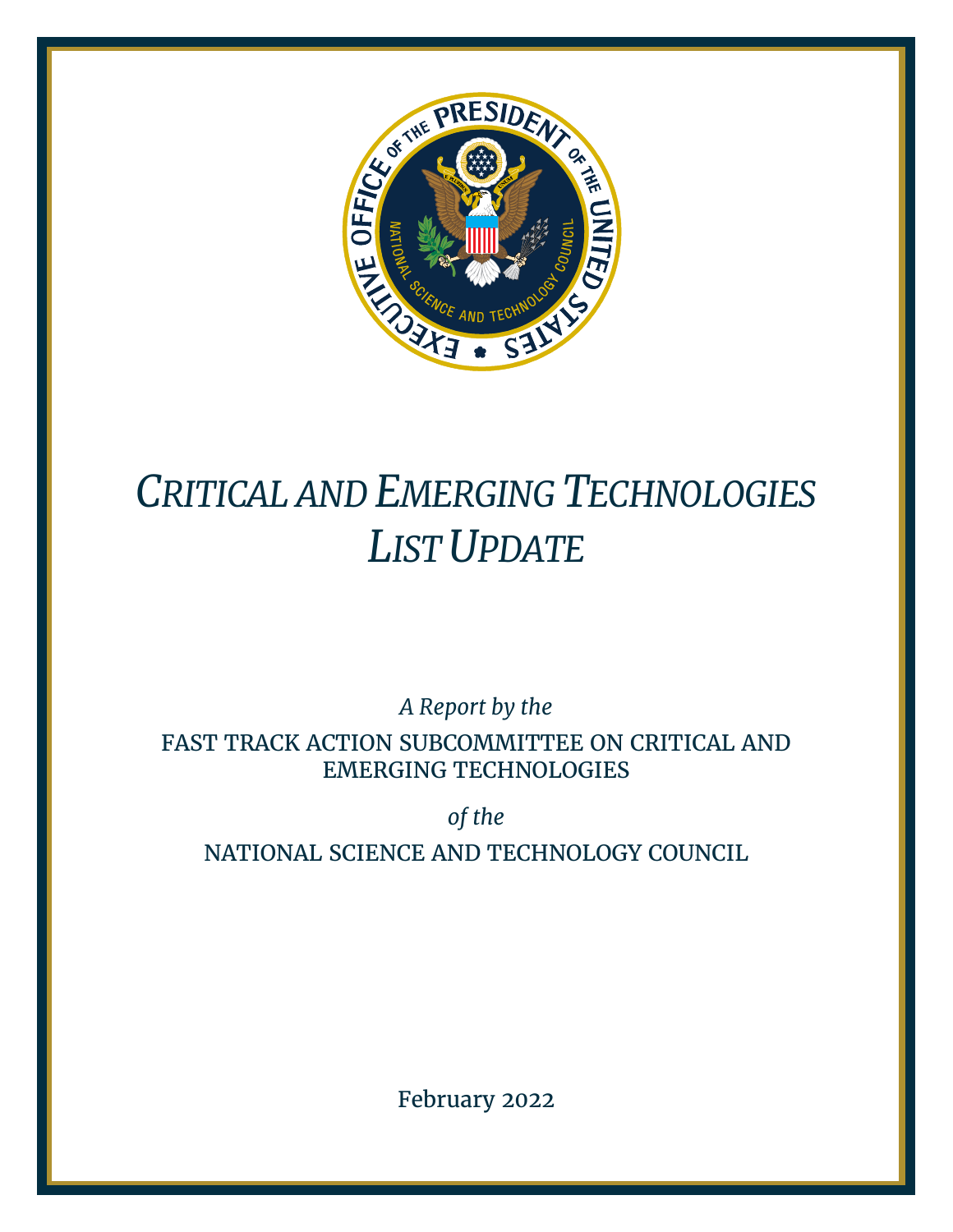# **About the National Science and Technology Council**

The National Science and Technology Council (NSTC) is the principal means by which the Executive Branch coordinates science and technology policy across the diverse entities that make up the Federal research and development enterprise. A primary objective of the NSTC is to ensure that science and technology policy decisions and programs are consistent with the President's stated goals. The NSTC prepares research and development strategies that are coordinated across Federal agencies aimed at accomplishing multiple national goals. The work of the NSTC is organized under committees that oversee subcommittees and working groups focused on different aspects of science and technology. More information is available at [http://www.whitehouse.gov/ostp/nstc.](http://www.whitehouse.gov/ostp/nstc)

# **About the Office of Science and Technology Policy**

The Office of Science and Technology Policy (OSTP) was established by the National Science and Technology Policy, Organization, and Priorities Act of 1976 to provide the President and others within the Executive Office of the President with advice on the scientific, engineering, and technological aspects of the economy, national security, homeland security, health, foreign relations, the environment, and the technological recovery and use of resources, among other topics. OSTP leads interagency science and technology policy coordination efforts, assists the Office of Management and Budget with an annual review and analysis of Federal research and development in budgets, and serves as a source of scientific and technological analysis and judgment for the President with respect to major policies, plans, and programs of the Federal Government. More information is available at [http://www.whitehouse.gov/ostp.](http://www.whitehouse.gov/ostp)

# **About the Fast Track Action Subcommittee on Critical and Emerging Technologies**

The NSTC established this Fast Track Action Subcommittee in 2020 to identify critical and emerging technologies to inform national security-related activities. In support of this work, the Subcommittee coordinated across the NSTC and the National Security Council (NSC) to identify priority critical and emerging technology subfields.

# **About this Document**

This document identifies critical and emerging technologies.

# **Copyright Information**

This document is a work of the United States Government and is in the public domain (see 17 U.S.C. §105). It may be distributed and copied with acknowledgment to OSTP. Published in the United States of America, 2022.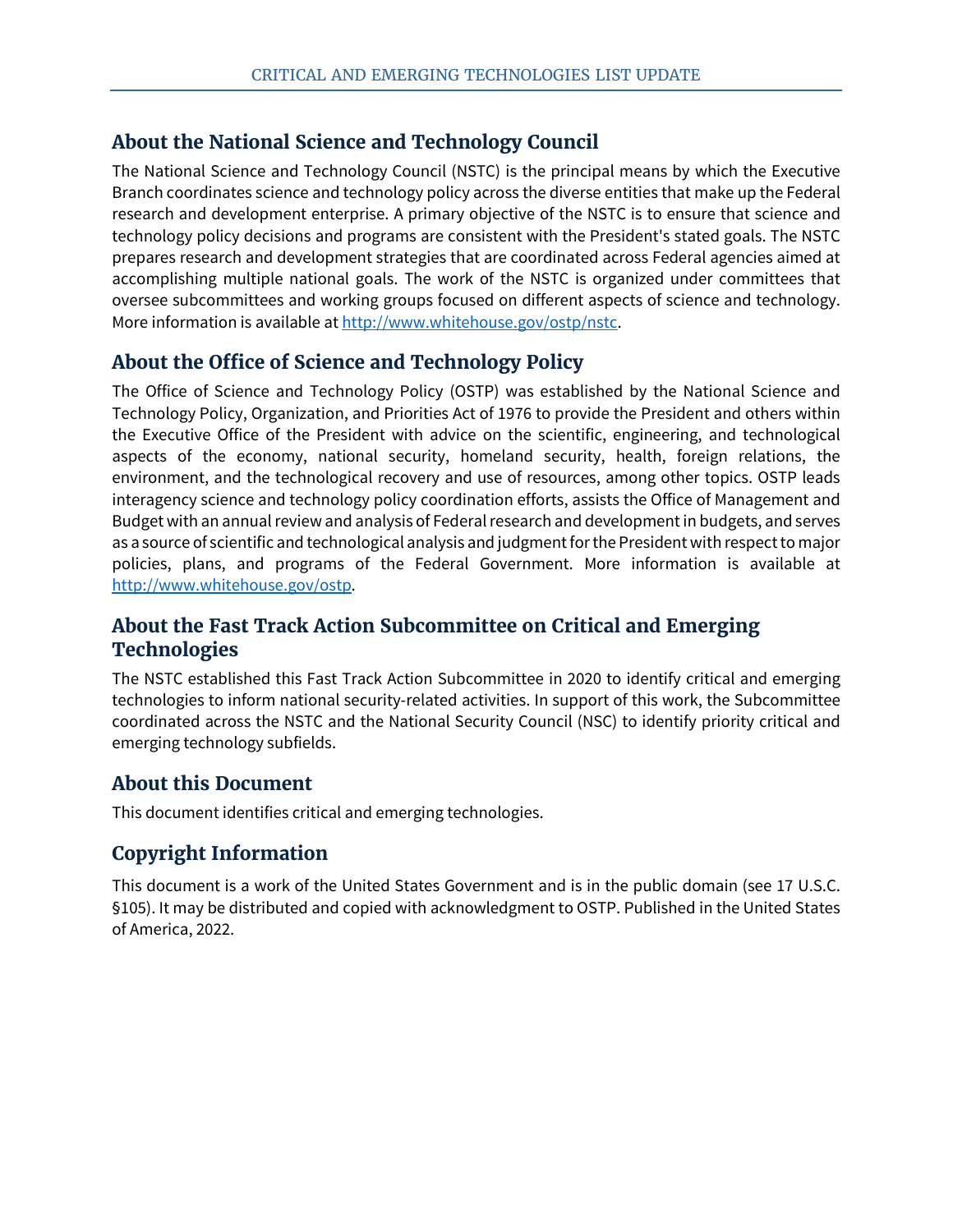# **NATIONAL SCIENCE AND TECHNOLOGY COUNCIL**

*Chair*

#### *Executive Director*

**Eric Lander**, Director, Office of Science and Technology Policy

**Kei Koizumi,** Acting Executive Director, National Science and Technology Council, Principal Deputy Director for Policy, OSTP

# **FAST TRACK ACTION SUBCOMMITTEE ON CRITICAL AND EMERGING TECHNOLOGIES**

#### *Co-Chairs*

**Morgan Dwyer**, Office of Science and Technology Policy **Lynne Parker**, Office of Science and Technology Policy **Sarah Stalker-Lehoux**, National Security Council

#### *Members*

| <b>Department of Agriculture</b>               | <b>National Aeronautics and Space</b><br><b>Administration</b> |
|------------------------------------------------|----------------------------------------------------------------|
| <b>Department of Commerce</b>                  |                                                                |
|                                                | <b>National Science Foundation</b>                             |
| <b>Department of Defense</b>                   |                                                                |
|                                                | <b>National Security Agency</b>                                |
| <b>Department of Energy</b>                    |                                                                |
| <b>Department of Health and Human Services</b> | <b>National Security Council staff</b>                         |
|                                                | <b>National Space Council staff</b>                            |
| <b>Department of Homeland Security</b>         |                                                                |
|                                                | <b>Office of the Director of National</b>                      |
| <b>Department of the Interior</b>              | <b>Intelligence</b>                                            |
| <b>Department of Justice</b>                   | <b>Office of Management and Budget</b>                         |
| <b>Department of State</b>                     | <b>Office of Science and Technology Policy</b>                 |
|                                                |                                                                |
| <b>Department of Transportation</b>            |                                                                |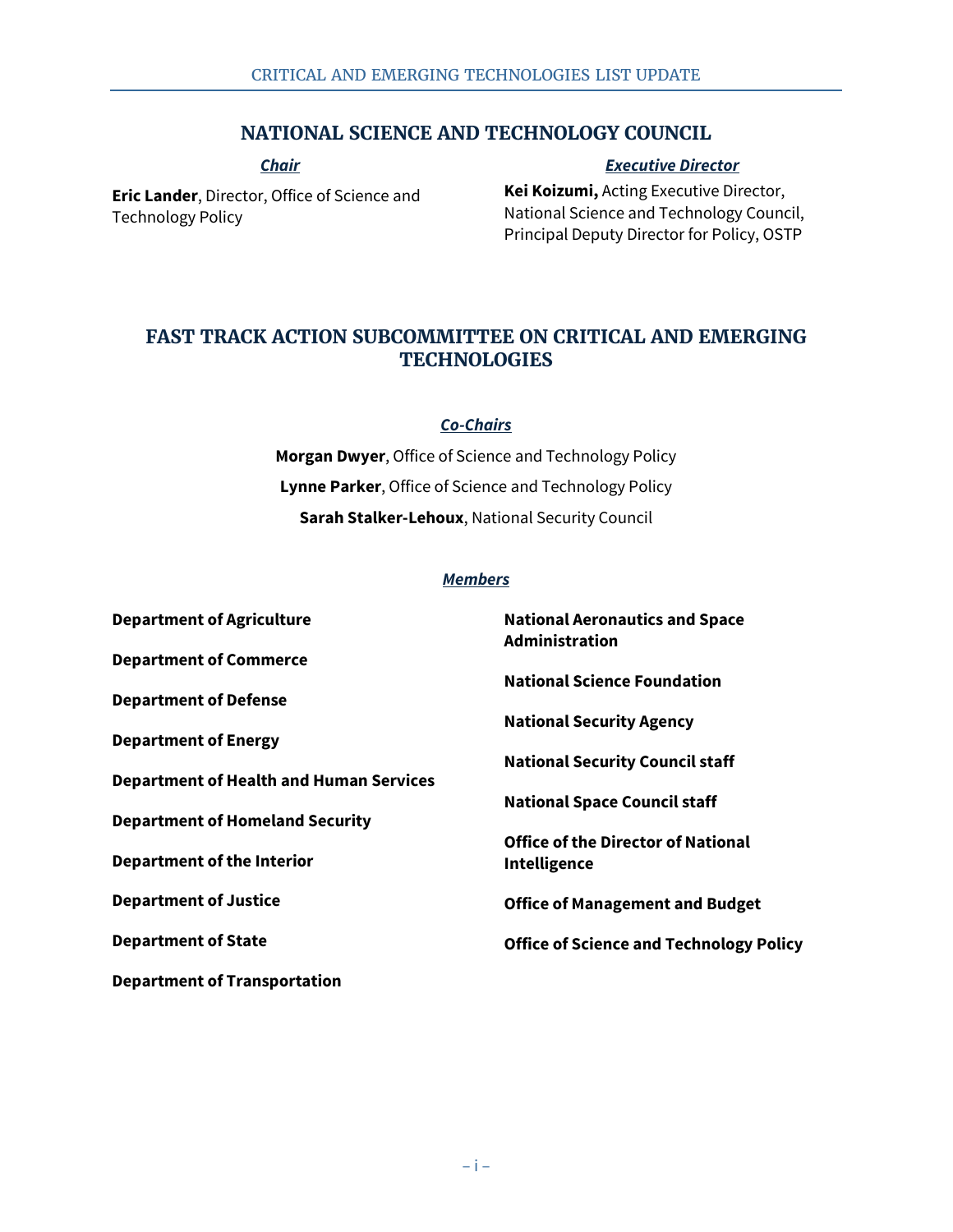# **Table of Contents**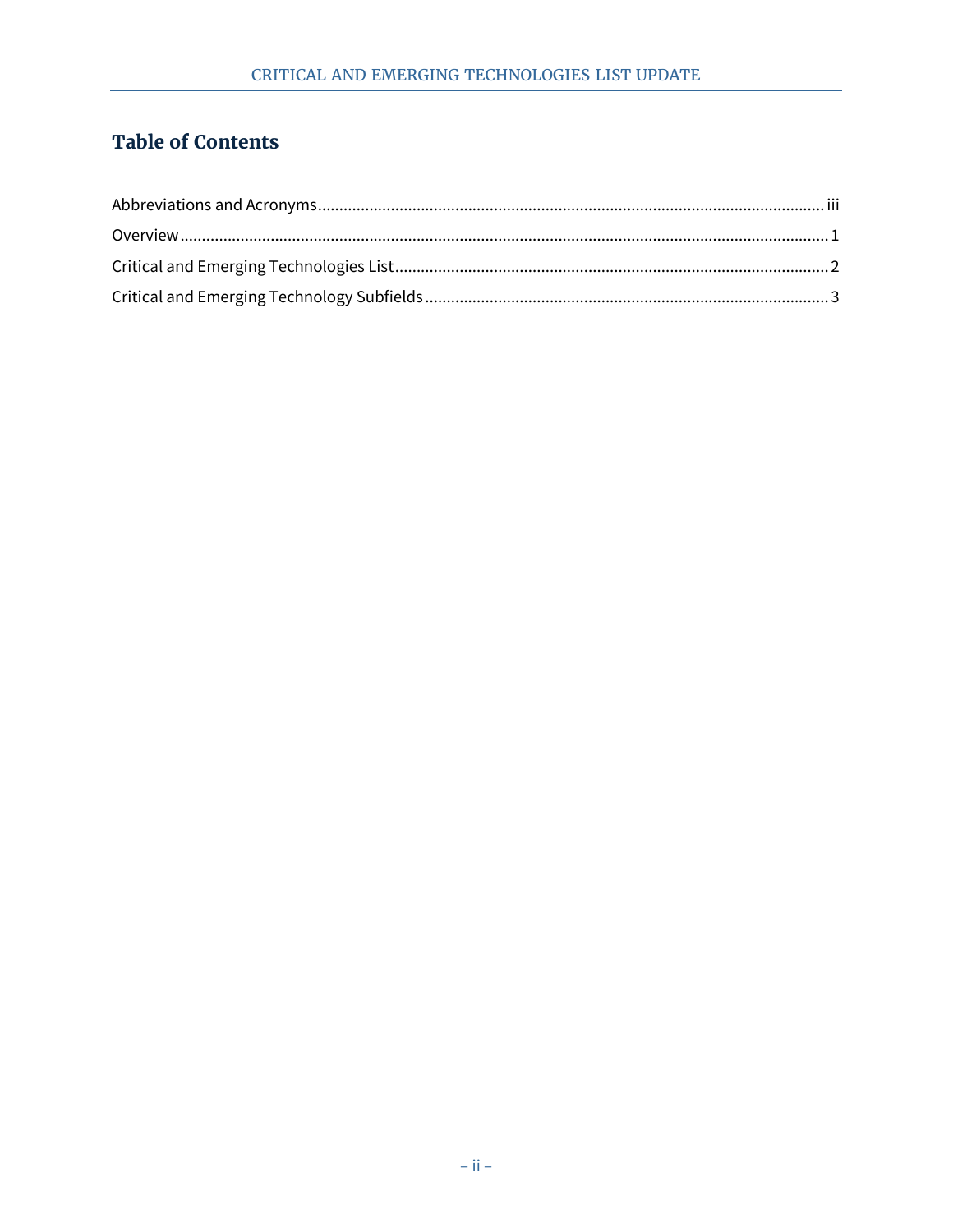# <span id="page-4-0"></span>**Abbreviations and Acronyms**

- **AI** artificial intelligence
- **CET** critical and emerging technology(ies)
- **NSTC** National Science and Technology Council
- **OSTP** Office of Science and Technology Policy
- **RF** radio frequency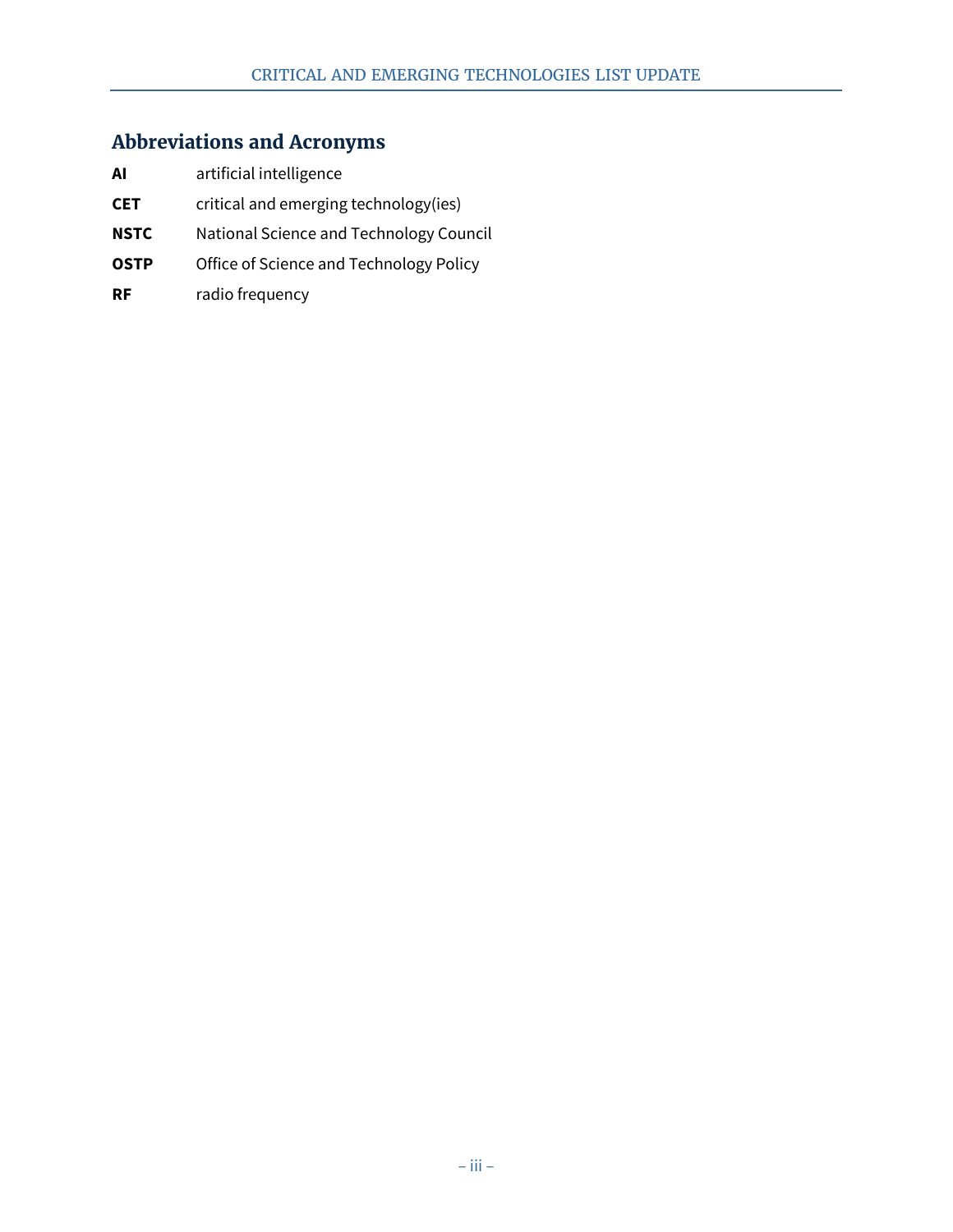# <span id="page-5-0"></span>**Overview**

Critical and emerging technologies (CETs) are a subset of advanced technologies that are potentially significant to U.S. national security. The 2021 *Interim National Security Strategic Guidance* defines three national security objectives: protect the security of the American people, expand economic prosperity and opportunity, and realize and defend democratic values. [1](#page-5-1) This list identifies CETs with the potential to further these objectives and builds on the October 2020 *National Strategy for Critical and Emerging Technologies,* which contains an initial list of priority CETs[.2](#page-5-2) This updated document expands upon that original CET list by identifying subfields for each CET with a focus, where possible, on core technologies rather than on technology application areas or performance characteristics. In focusing on core technologies, the CET list does not highlight important crosscutting objectives that underpin the security and efficacy of CETs, such as the responsible development and deployment of cyber-secure and resilient technologies. Furthermore, the list does not call out enabling capabilities, such as accessible, interoperable, and secure data; adequate test and evaluation infrastructure; and a modernized, technically capable workforce. Although not explicitly included in the CET list, such objectives and enabling capabilities are critical to the promotion and protection of all CETs.

Although not a strategy itself, this updated CET list will inform a forthcoming strategy on U.S. technological competitiveness and national security. This list may also inform future efforts to prioritize across CETs and their component subfields; however, *this list should not be interpreted as a priority list for either policy development or funding*. Instead, this list should be used as a resource to: inform future efforts that promote U.S. technological leadership; cooperate with allies and partners to advance and maintain shared technological advantages; develop, design, govern, and use CETs that yield tangible benefits for society and are aligned with democratic values; and develop U.S. Government measures that respond to threats against U.S. security. Departments and agencies may consult this CET list when developing, for example, initiatives to research and develop technologies that support national security missions, compete for international talent, and protect sensitive technology from misappropriation and misuse.

To generate this updated CET list, the Office of Science and Technology Policy (OSTP) facilitated an extensive interagency deliberative process through the National Science and Technology Council (NSTC) and in coordination with the National Security Council (NSC). The responsible NSTC subcommittee included subject matter experts from 18 departments, agencies, and offices in the Executive Office of the President, who, over the course of a year, identified CET subfields that their home organizations determined may be critical to U.S. national security. As such, this updated CET list, which was coordinated through both the NSTC and the NSC, reflects an interagency consensus on updates to the 2020 CETs.

<span id="page-5-1"></span> <sup>1</sup> <https://www.whitehouse.gov/wp-content/uploads/2021/03/NSC-1v2.pdf>

<span id="page-5-2"></span><sup>2</sup> <https://trumpwhitehouse.archives.gov/wp-content/uploads/2020/10/National-Strategy-for-CET.pdf>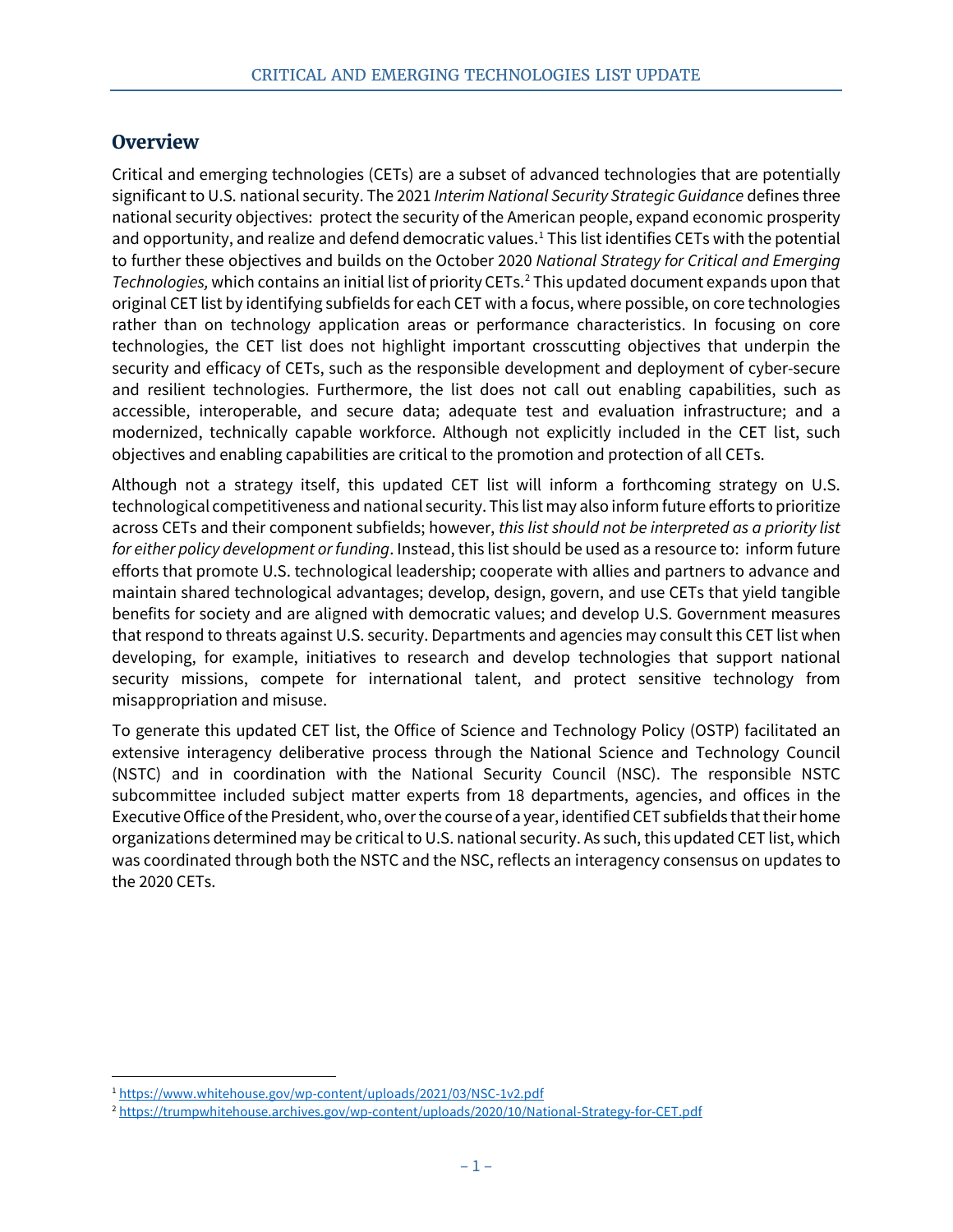# <span id="page-6-0"></span>**Critical and Emerging Technologies List**

The following critical and emerging technology areas are of particular importance to the national security of the United States:

- Advanced Computing
- Advanced Engineering Materials
- Advanced Gas Turbine Engine Technologies
- Advanced Manufacturing
- Advanced and Networked Sensing and Signature Management
- Advanced Nuclear Energy Technologies
- Artificial Intelligence
- Autonomous Systems and Robotics
- Biotechnologies
- Communication and Networking Technologies
- Directed Energy
- Financial Technologies
- Human-Machine Interfaces
- Hypersonics
- Networked Sensors and Sensing
- Quantum Information Technologies
- Renewable Energy Generation and Storage
- Semiconductors and Microelectronics
- Space Technologies and Systems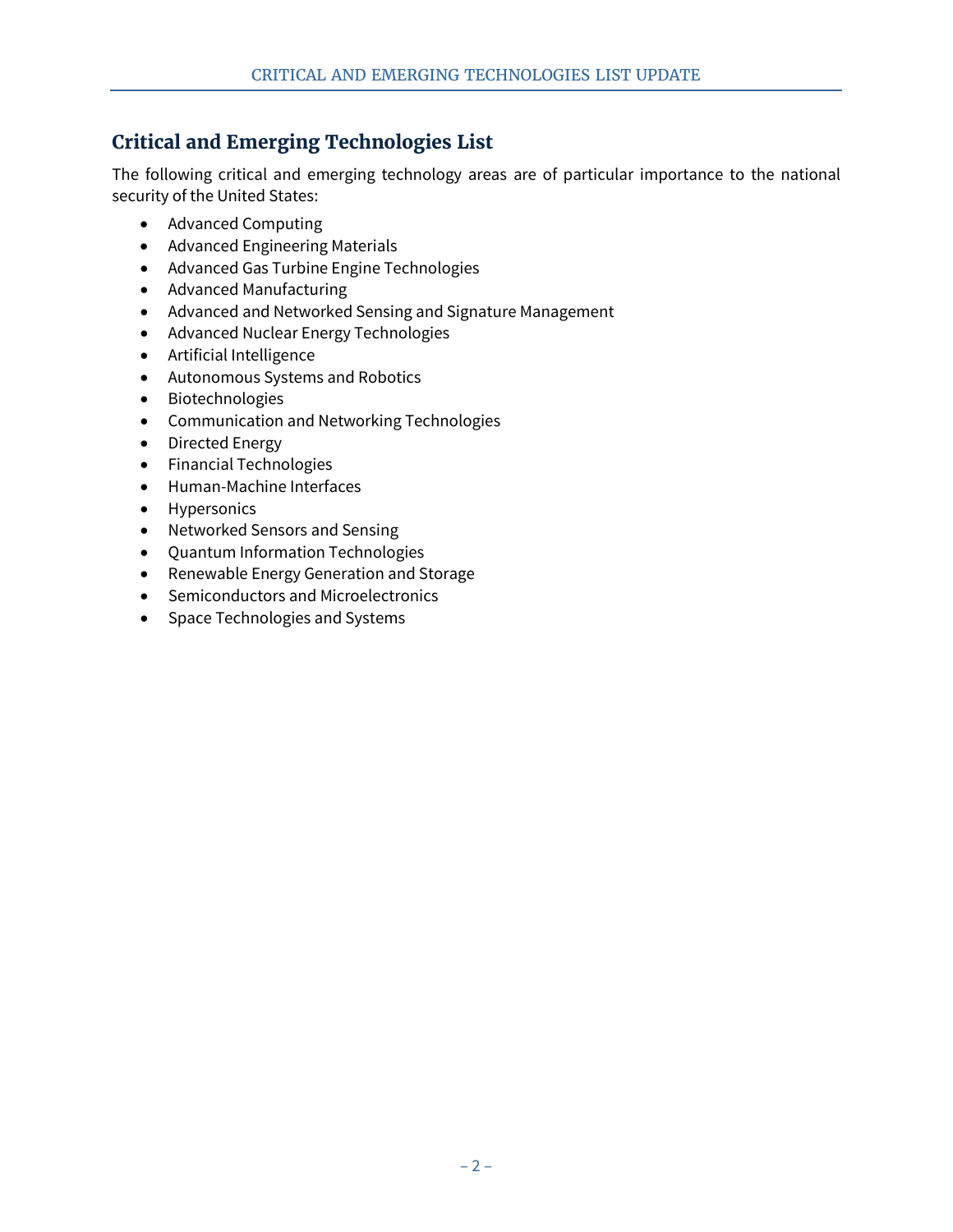# <span id="page-7-0"></span>**Critical and Emerging Technology Subfields**

Each identified CET area includes a set of key subfields that describe its scope in more detail.

# **Advanced Computing**

- Supercomputing
- Edge computing
- Cloud computing
- Data storage
- Computing architectures
- Data processing and analysis techniques

# **Advanced Engineering Materials**

- Materials by design and material genomics
- Materials with new properties
- Materials with substantial improvements to existing properties
- Material property characterization and lifecycle assessment

# **Advanced Gas Turbine Engine Technologies**

- Aerospace, maritime, and industrial development and production technologies
- Full-authority digital engine control, hot-section manufacturing, and associated technologies

## **Advanced Manufacturing**

- Additive manufacturing
- Clean, sustainable manufacturing
- Smart manufacturing
- Nanomanufacturing

## **Advanced and Networked Sensing and Signature Management**

- Payloads, sensors, and instruments
- Sensor processing and data fusion
- Adaptive optics
- Remote sensing of the Earth
- Signature management
- Nuclear materials detection and characterization
- Chemical weapons detection and characterization
- Biological weapons detection and characterization
- Emerging pathogens detection and characterization
- Transportation-sector sensing
- Security-sector sensing
- Health-sector sensing
- Energy-sector sensing
- Building-sector sensing
- Environmental-sector sensing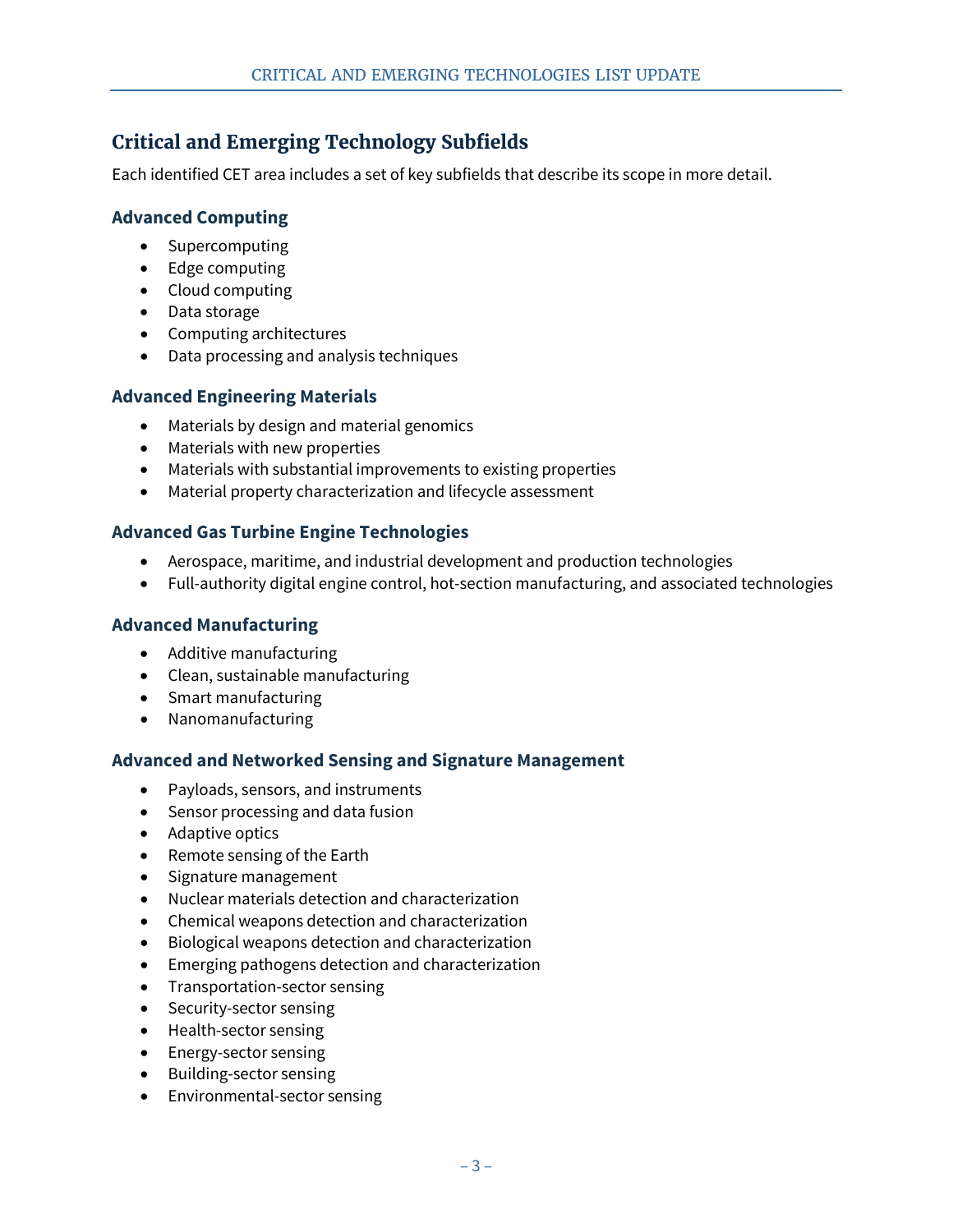## **Advanced Nuclear Energy Technologies**

- Nuclear energy systems
- Fusion energy
- Space nuclear power and propulsion systems

# **Artificial Intelligence (AI)**

- Machine learning
- Deep learning
- Reinforcement learning
- Sensory perception and recognition
- Next-generation AI
- Planning, reasoning, and decision making
- Safe and/or secure AI

#### **Autonomous Systems and Robotics**

- Surfaces
- Air
- Maritime
- Space

## **Biotechnologies**

- Nucleic acid and protein synthesis
- Genome and protein engineering including design tools
- Multi-omics and other biometrology, bioinformatics, predictive modeling, and analytical tools for functional phenotypes
- Engineering of multicellular systems
- Engineering of viral and viral delivery systems
- Biomanufacturing and bioprocessing technologies

#### **Communication and Networking Technologies**

- Radio-frequency (RF) and mixed-signal circuits, antennas, filters, and components
- Spectrum management technologies
- Next-generation wireless networks, including 5G and 6G
- Optical links and fiber technologies
- Terrestrial/undersea cables
- Satellite-based communications
- Hardware, firmware, and software
- Communications and network security
- Mesh networks/infrastructure independent communication technologies

#### **Directed Energy**

- Lasers
- High-power microwaves
- Particle beams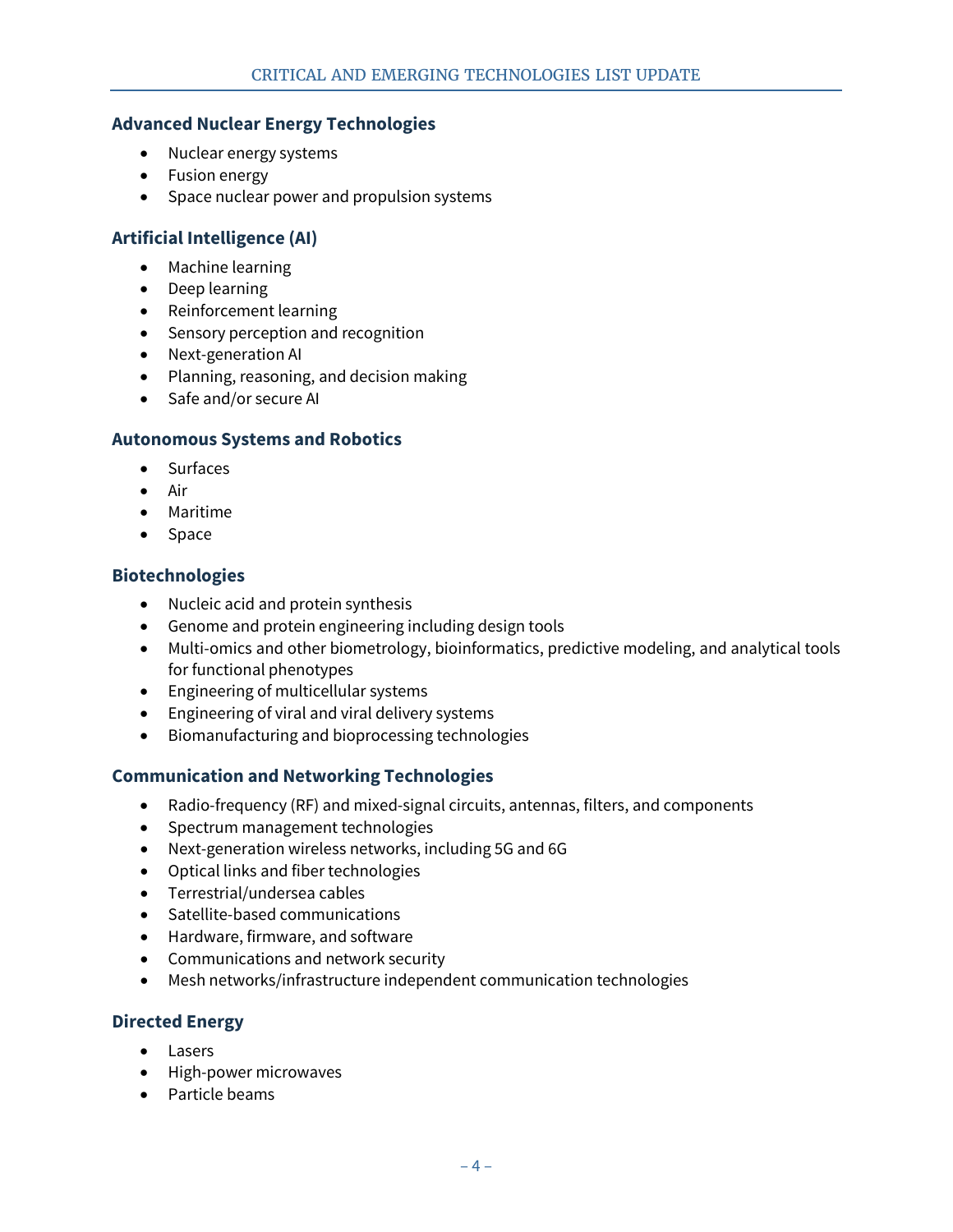#### **Financial Technologies**

- Distributed ledger technologies
- Digital assets
- Digital payment technologies
- Digital identity infrastructure

## **Human-Machine Interfaces**

- Augmented reality
- Virtual reality
- Brain-computer interfaces
- Human-machine teaming

#### **Hypersonics**

- Propulsion
- Aerodynamics and control
- Materials
- Detection, tracking, and characterization
- Defense

## **Quantum Information Technologies**

- Quantum computing
- Materials, isotopes, and fabrication techniques for quantum devices
- Post-quantum cryptography
- Quantum sensing
- Quantum networking

#### **Renewable Energy Generation and Storage**

- Renewable generation
- Renewable and sustainable fuels
- Energy storage
- Electric and hybrid engines
- Batteries
- Grid integration technologies
- Energy-efficiency technologies

#### **Semiconductors and Microelectronics**

- Design and electronic design automation tools
- Manufacturing process technologies and manufacturing equipment
- Beyond complementary metal-oxide-semiconductor (CMOS) technology
- Heterogeneous integration and advanced packaging
- Specialized/tailored hardware components for artificial intelligence, natural and hostile radiation environments, RF and optical components, high-power devices, and other critical applications